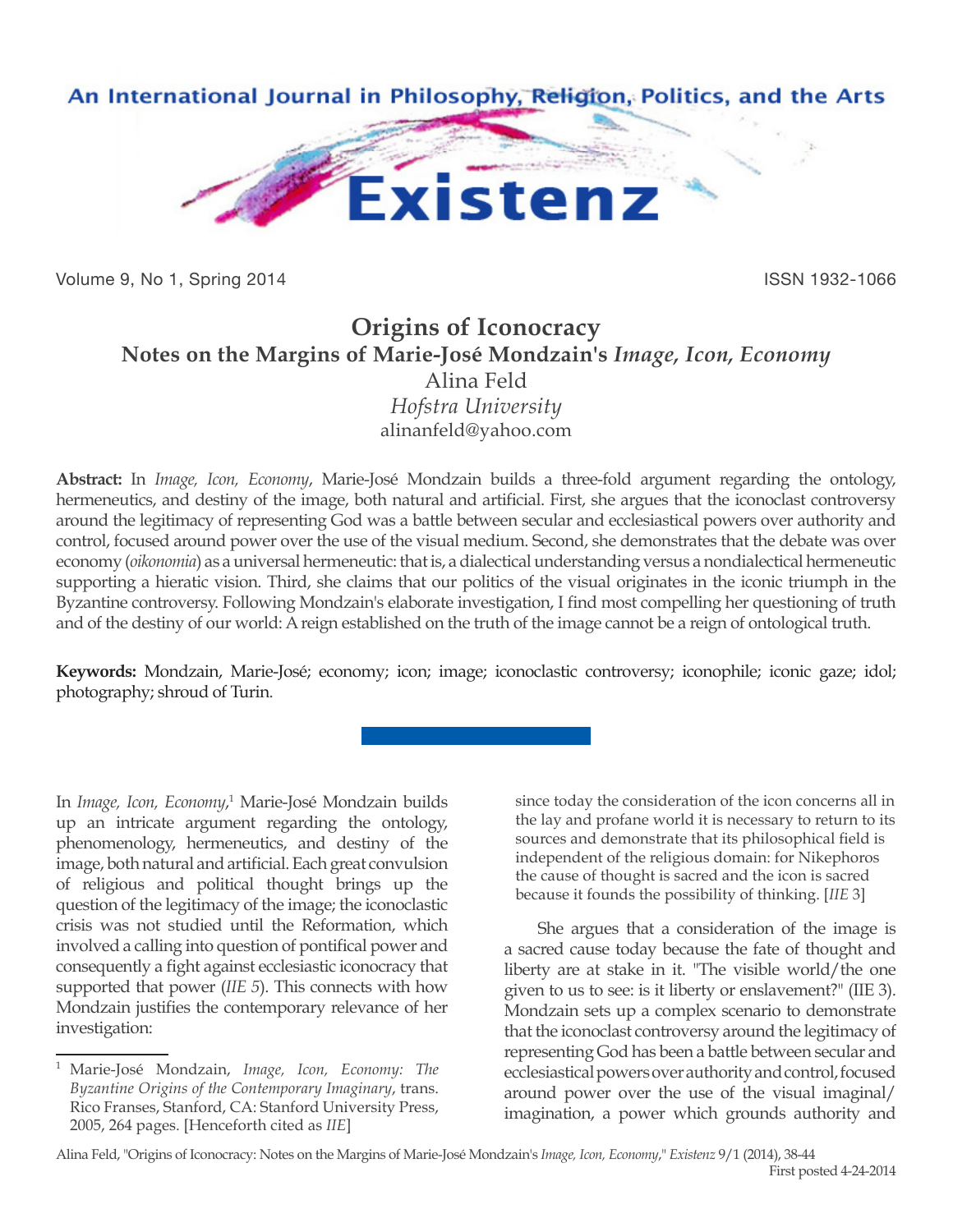control over the conscious and unconscious responses of its subjects, the viewers of the depicted images. Iconoclasts and iconophiles employed the same textual sources, constructed opposing arguments, and mutually condemned one another as idolaters. In spite of the fact that the iconoclastic position was more reasonable and cogent, while the iconophile position seemed naturally idolatrous, the latter triumphed. What spurred its triumph over its adversary was, according to Mondzain, its masterful use of the concept of economy (*oikonomia*). Mondzain considers unraveling the enigma of economy crucial, not only for understanding it as the ground of the controversy over images of God, but also as the wellsprings of Western authority and hegemonic control of the world.

Although Mondzain claims that economy is a Platonic rather than Hegelian dialectic, her claim must be qualified. Certainly, like time, economy is the moving image of eternity. This Platonic statement must be understood in a Hegelian perspective: as the divine plan of revelation to the world which is taken up at every level of manifestation from a divine Trinitarian economy, to an economy of incarnation, of crucifixion as economic sacrifice, of creation and providence, of the mystery of evil, and the economy of implementation of divine will in ecclesiastical strategy, in imperial deployment of power and authority. It is as such a dialectics of necessity and freedom, divine Word and human words, eternity and history, divinity and humanity.

Mondzain notes that the dangers of economic interpretation are numerous: a self-established "epistemological elitism" à la Plato, censorship of information, opportunism, inauthenticity, guile, deceit, and fraud. In the iconoclastic dispute, the source of power over thinking was at stake: either secular imperial power supported by the iconoclast emperor Constantine V or ecclesiastical powers. Here Mondzain's primary text source is Nikephoros' *Antirrhetics*, with references to earlier texts of John of Damascus and John Chrysostom. While the iconoclasts did not use economy in support of their cause—in fact they were opposed precisely to the notion of economy—iconophiles used economy as a main interpretative tool in support of a rhetorical and sophistic argument: they even condemned the iconoclasts for being idolators.

The dispute seemed to be a masquerade in which the deconstructive or operative element was economy: once economy dictates the rules of the game, the game is won by the most skillful hermeneutician of economy. Everything stands both for itself and its other in the twists and turns of economical maneuvering. A universal *magia* of prestidigitation: a corruption of *Hoc est corpus meum!* into hocus pocus. Transubstantiation itself is a matter of economy, is economical. The iconoclastic side argued for a separation of powers, secular and ecclesiastical, with the former ruling over the latter; the iconophilic side argued for Caesaropapist power united under the authority of the church. According to Mondzain the debate was ultimately over economy as a universal hermeneutic, that is, a dialectical understanding of divine-human, eternity-temporality, visible-invisible, freedom-necessity, versus a non-dialectical, thus rigid, dogmatic hermeneutic. On the one hand, an incessant metamorphic transformation of interpretation of all the articulations of the world in its infinite complexity; on the other, a dogmatic stable, hieratic vision. Mondzain's view of economy during the iconoclast controversy approaches the "pinching and seizing of truth" so well exemplified by Alain Badiou's Paul in his construction of Christianity or Christian truths.<sup>2</sup>

The iconoclastic crisis in Byzantium was essentially a Constantinopolitan political crisis over the symbolic foundation of authority, or rather, ultimately an economic crisis. Mondzain analyzes the crisis on the basis of the polemic formulated in Patriarch Nikephoros' *Antirrhetics*. These texts concern both theoretical issues (relationships, mimesis, the imaginal voice, the transfiguration of form) and political issues (pedagogy, strategy, the appropriation of territory). Both sets of issues define the operational field of the concept of economy as it was applied to the image and the icon. In question were the natural image and the fate of the artificial image.

While nearly all the different interpretations of the political crisis imply that the debate over the icon was only a pretext, Mondzain proposes her own hypothesis: what if this political crisis was a crisis of iconicity? Iconicity must be understood as linked to symbolization in general and to politics specifically (*IIE* 2). What was the philosophy of the image versus icon in relation to the notion of economy that was operative in the Greek system of thought at the time and how was it reconciled with the demands of faith. While our world is founded on visibility, its essence or meaning is itself invisible. It was necessary to establish a system of thought that set

<sup>2</sup> Alain Badiou, *Saint Paul: The Foundation of Universalism*, trans. Ray Brassier, Stanford, CA: Stanford University Press, 2003.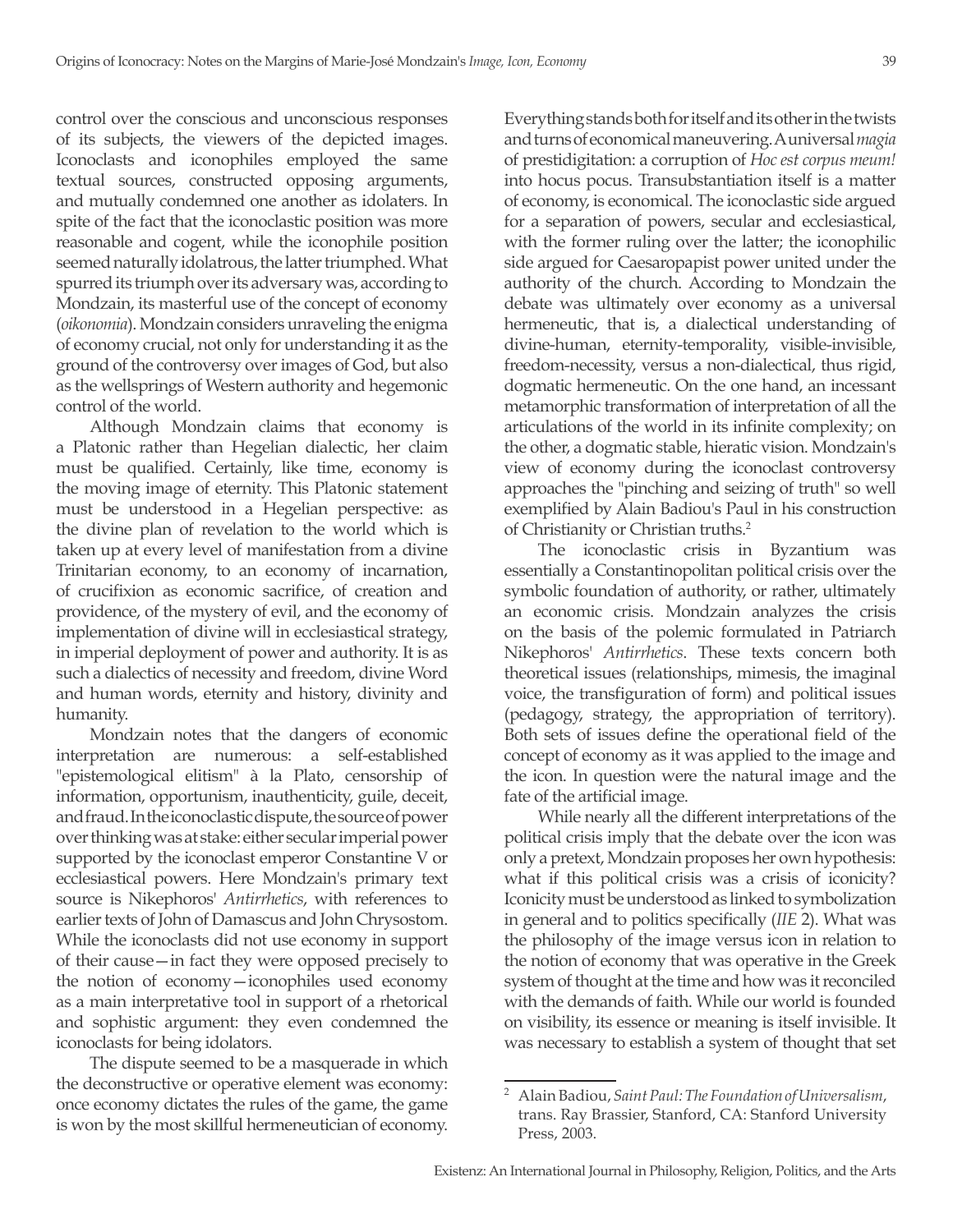the visible and invisible in relation to each other. This relation was based on the distinction between image and icon: the image is natural and invisible, the icon is artificial and visible. Economy became the concept of their relation: the image is eternal similitude, the icon is temporal resemblance. Economy was the embodied theory of the transfiguration of history (*IIE* 3).

The concept of economy encapsulates a disquieting polysemy: although primarily administrative and juridical, intended for the management of the affairs of the real world, it also concerns the mystery of the Trinity, of the incarnation, and of the plan of redemption. During the crisis, questions of economy and image could not be separated; indeed, a leitmotif of the texts defending the legitimacy of icon was the insistence that whoever rejected the icon rejected the totality of the economy (*IIE* 3). The term economy supports the edifice in which the icon constitutes the final stake—intellectually, spiritually, politically (*IIE* 4). Mondzain recreates the theoretical architecture of the imaginal economy, then the iconic economy, in order to clarify what was at stake in the polemic between emperor and patriarch as they attempted to impose their own conceptions of symbolic hegemony.

The only texts that we have about the iconoclasts' hostility to artificial images are testimonies of their adversaries, for example, quotes of Nicaea II when it became necessary to refute the iconoclast theses of the Council of Hieria (754 CE), and fragments transmitted by Nikephoros, which are the work of Emperor Constantine V. The iconoclasts invoked biblical texts that prohibited the painted or carved image, but their position was driven by a political concern rather than a spiritual one. As they were seeking to separate spiritual from temporal power, they did not explore the foundations for a doctrinal and political unity of the Christian state. Iconoclast thought was a noneconomic conception of the natural image. Once the doctrine of the icon/artificial image had decreed the economic distance separating the visible from ontology, iconoclasm fought against it. Iconoclasm rejected the systematic unity of the concept of economy, which became the reason for its failure (*IIE* 5). Only embracing economy would allow for the simultaneous administration and management of law, belief, and the goods of this world. Only the image and the icon together could become its cornerstone (*IIE* 5).

The stakes of the image are political and philosophical. For Patriarch Nikephoros who adopted economic thought—a form of relative realism—the matter concerns the nature of all images and the impossibility of thinking and ruling without them (*IIE* 8). The question is, who will be master of the images? He who will be faithful to the natural image, will respect the natural image within the artificial image, and will continuously practice guile between faithfulness and unfaithfulness in order to draw from that artifice all benefits, since in all things it is God who sets the example, and it is he whom one imitates (*IIE* 8).

Part 1 of the book is devoted to the notion of economy (*oikonomia*) as key. Mondzain observes that God was cited to exemplify the original model of economy, which in part explains the difficulties of translating the term *oikonomia*:

Economy is a manifestation of existential wisdom: every act of interpretation and adaptation to circumstances that chooses never to separate thought from life, or the concept from the flesh that manifests it. Economy is a manifestation in history but it is not limited by history, it reveals the meaning of history itself: the economy is the historical modality of the configuration of truth for fallen souls and that until the end of time. The model of every economy is God himself who offers us the image of his Son and the model of his actions. Once saved, we will see God no longer in the economic enigma adapted to our weakness, but face to face. [*IIE* 48–9]

God's Trinitarian being and his self-revelation from creation to redemption involved an economic manifestation which demanded an economic hermeneutic. Economy explained divine unity and divine plurality, Trinitarian economy and Christological economy, and became the strategy necessary for the management of history. Thus the son was viewed as the economy of the father; it designated not only the second person of the Trinity, but the whole of the redemptive plan, from the conception of the virgin to the resurrection, including Christ's evangelical life and his passion (*IIE* 21). The incarnational economy was the spreading out of the father's image in its historic manifestation, which was made possible by the economy of the maternal body.

The economy of Christ led from the word to the legitimacy of its icon: God had a historical need for the son; the son for the church; the church for temporal power. On the model of God, who used all the means familiar to a father, doctor, teacher: speech, remedy, guile, condescension, punishment, lie—all means are acceptable on condition one remains loyal to the spirit of the divine economy (*IIE* 21). God is the *oikonomos*, the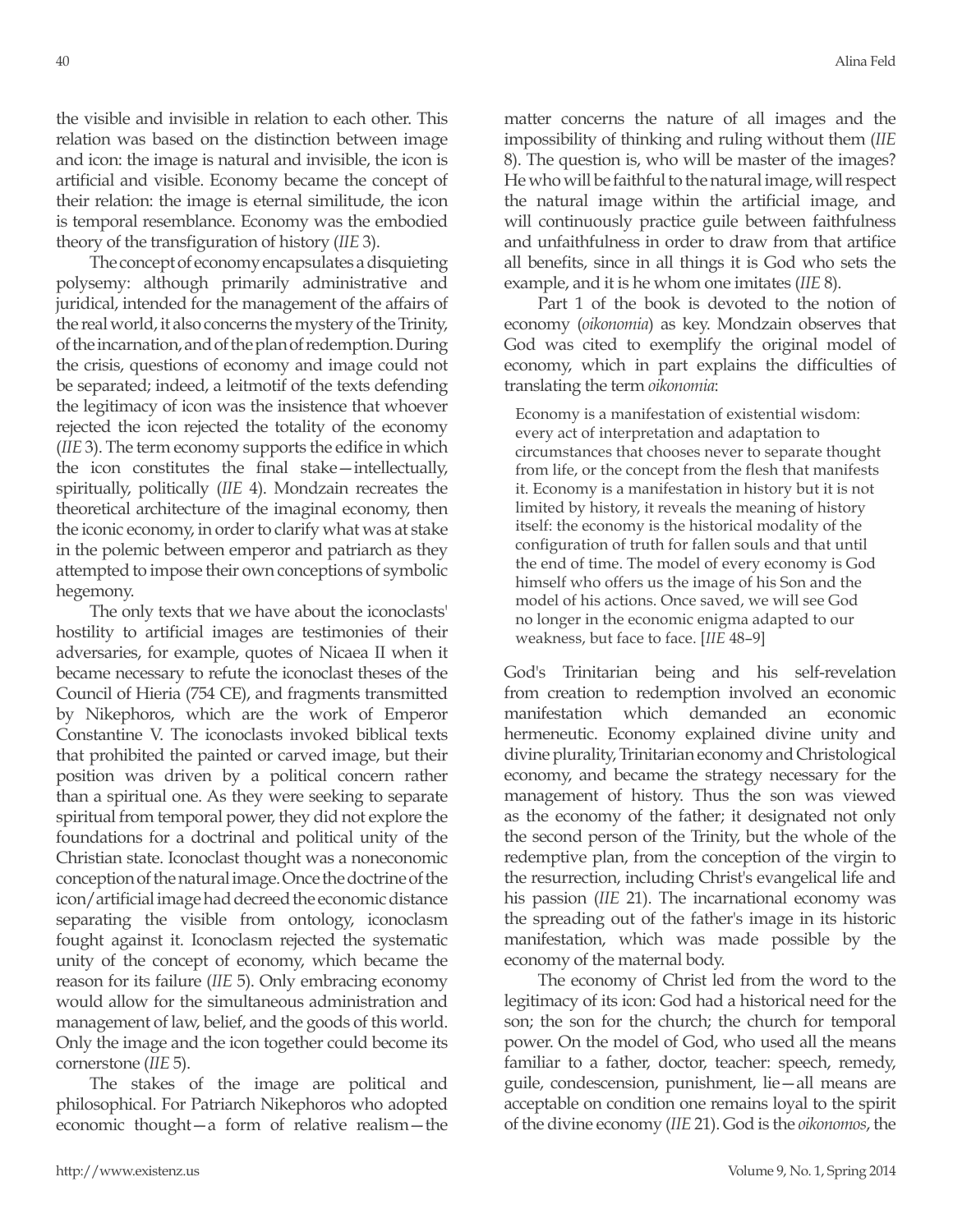supreme administrator and manager, and the ensemble of his creation in the universe is *oikonomia*. The clash of the concept of providence with the existence of evil and suffering is solved through divine economy. The notion of a divine plan with the aim of administering and managing fallen creation, thus saving it made the economy interdependent with the whole creation from the beginning of time: economy was nature and providence and became the solution to inconsistency, opportunity, and scandal, the art of enlightened flexibility (*IIE* 14), a science of context, making possible the adaptation of the law to its manifestation and application in reality, operating the reconciliation of truth and reality. It soon became the concept of the management and administration of temporal realities whether spiritual, intellectual, or material (*IIE* 22). During the iconoclastic controversy, economy became the central hermeneutic of iconophile defense, and expressed itself in arguments about the management of the relation of the sacred and profane, the visible and the invisible, the rigor of the law and the adaptability of the rule.

Christ is economy par excellence (*IIE* 34). He intrinsically forms a part of the trinity; he makes manifest the union of word and flesh; he condescended to annihilation and became the instrument of the father in the plan of salvation. By means of christology the economy becomes the dominant concept of thought concerning similitude; by means of trinitarian doctrine it remains faithful to thought concerning the organization and management of divine operations throughout the world and history (*IIE* 34).

The Christological economy proceeds from the trinitarian economy, as Cyril of Alexandria demonstrates against Nestorius, and cannot be separated from the virginal womb: the virgin gives birth to the image (*IIE* 32). The virgin's body, the physiological receptacle of the word, participated in the economic plan of redemption by agreeing to bring the image of the father—that is, his economy—into the world (*IIE* 40). The economy is an operative concept defined by its living fertility, which takes for its historical model the fertility of the virginal womb. The virgin was not a material cause in Aristotelian sense of the term, since in order for flesh to be capable of being fertilized by the father's Word, it must already be inscribed in the economy of the natural image: as a new Eve, her virginity is imaginal in its essence (*IIE* 100). Incarnation emerges as the redemption of the image by the image.

During the iconoclastic crisis, the emperor

ordered the destruction of religious images and their replacement with imperial iconography. As a response, Nikephoros constructs an anti-icon of the iconoclast emperor Constantine V's body, an antitype of iconic economy (*IIE* 43, 107). Nikephoros's anti-icon shows us what an enemy of the gaze and speech is, an iconographer of the devil inscribed in a breviary of hatred, a model of abjection excluded from the sacred, excluded from nature, and excluded from reason (*IIE* 110–2). As an adaptation of the law to real life, of means to ends, of transcendence to history, economy was a conquering strategy because it did not stop defining itself as being in the service of life (*IIE* 46–7). As economy managed the organization of truth that takes into account circumstantial parameters, opportunism became a political and spiritual virtue that served the interests of the church (*IIE* 53). Therapeutic, military, and pedagogic models were used as a manner of talking, a way of teaching in order to save, a method of subduing (*IIE* 56–7).<sup>3</sup>

Body and emotions participate in the *oikonomia*. The church fathers realized that the listener's emotion must be cultivated and critical reason must be suspended to welcome grace and martyrdom. This insight became the principle of all propaganda and publicity: how to obtain agreement without reserve, conviction and obedience without objection. To seduce means to force a path not only in the spirit but in the entire body of the listener or spectator, and in occupying it, to become the master of what it digests and rejects (*IIE* 59). Mondzain explains economy in powerful terms as a metaphysical dualism:

The economy is truly the commerce of God and the devil in a sort of life annuity based on the durability of both parties but the eternity of only one.... Thus the *oikonomia* becomes the sublimation of the diabolical, with the forces of satanic ensnarement and menace diverted and put to the service of the good. [*IIE* 60]

Mondzain's principal claim is that iconoclasm failed because it rejected the systematic unity of the

Mondzain adduces three examples that served the church fathers as references in their justification of their practice of truth: Origen's idea of divine accommodation to human circumstances and capabilities; Basil of Caesarea's silence on the subject of the consubstantiality of the Third Person understood as strategic accommodation to circumstances, and John Chrysostom's economic guile and deceit—for great is the value of deceit (*IIE* 49)!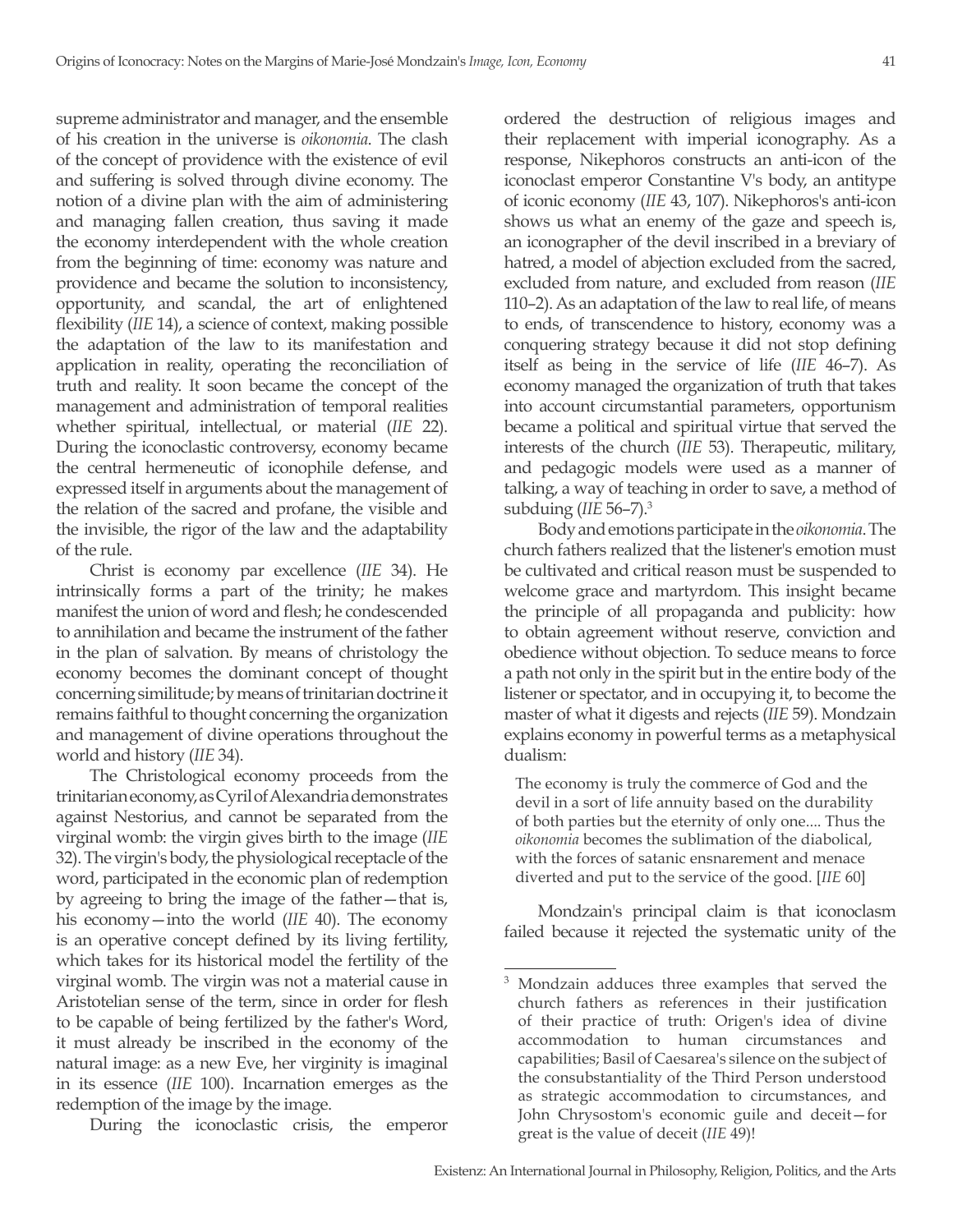concept of economy, which enables administration of law, belief, and worldly goods. Instead of using economy as a hermeneutic tool, the iconoclasts invoked Pseudo-Dionysian apophaticism as appropriate theology. The philosophical iconophile responded to the challenge of negative theology by adducing affirmative theology economically interpreted, thus founding modern iconic or symbolic thought (*IIE* 23). Certainly, as Mondzain observes, the crucial question remained one of the moral control of economic practice and its doctrinal limits. Since economy manages thinking, life, and history, it can be opened up to the world only based on an ethics of mimesis, for which the icon is the model (*IIE* 65).

One of Mondzain's most pertinent analyses is devoted to iconic gaze. She addresses the economy of the icon, discussing the ontology of the icon in relation to the image as one of consubstantiality, which justifies the power of the gaze: looking at the icon one encounters the invisible gaze coming from the invisible natural image (*IIE* 82). She adduces Nikephoros's definition of the icon, according to which to be an image is to aim toward a model, indeed, to be toward it.<sup>4</sup> Hence Christ is not in the icon: the icon is always toward Christ, who never stops withdrawing, thus becoming both eye and gaze (*IIE* 88). Seeing implies being seen; the icon contemplates us, for it is God's gaze at the contemplator, who gets caught in an informational and transformational circuit of relationships. The icon acts: it is an effective instrument and not the object of a passive fascination (*IIE* 98). "Whoever sees it is seen," Mondzain explains, "the icon derives a particular power from its relational and theoretical status that explains the role that it was then able to play in Byzantium in civic, administrative and juridical life. It functioned as an effective presence, the presence of a gaze that provides guarantees and cannot deceive" (*IIE* 91).5 The human similitude is important because it is completely differentiated from the simulacrum, even if it is symbolic. Nikephoros cites canon 82 of the Quinisext Synod, which demanded that the lamb be replaced by Christ's human face; thus the Old Testament simulacrum, confined to symbolic representation, was replaced by New Testament mimesis.

Since traditionally icons depicted Christ or virgin mother and son, Mondzain discusses the ecclesiastical initiative of globalizing the image: optocracy, or the theocracy of the visible as a key to all culture (*IIE* 162, 166). This was a program of universal conquest through the icons of the mother and son: the virgin of contact or tenderness, and the virgin of noncontact or Oranta (*IIE* 168). The woman as mother and virgin represents *khora* as well as the church. Mondzain notes the contradiction between having the woman as a key element in the plan of salvation and the secondary role that real women were constrained to play in history. The imaginal life in the icon produces the economic concept of the virginal womb: carrying the image within itself, the icon is the virginal womb. Fertilized by the grace that speaks to it in the voice of the annunciation, it becomes the fertile womb from which all future images will be born. Woman becomes the place of choice for the body of the whole imaginal economy because in order to pass from the state of natural, invisible image to icon for the gaze, it is necessary to have a womb (*IIE* 100). She was the circumscribed envelope of a circumscribable son without suffocating the uncircumscribability of his imaginal nature.

That is the reason why ruling out docetism was philosophically important. By furthering economic reasoning, Christ's image cannot be dissociated from the femininity of the temporal institution that makes his economy visible, the church itself. Christian discourse taken as a whole is nothing other than an immense ordering and management of the question of the image, whether it is flesh, sin, women, nature, or art that are concerned (*IIE* 101). Mondzain writes, "Henceforth, the image will form part of all plans for redemption in the universe as a whole. It will prevail over all other modes of communication. It is the discourse of silence and submission, the discourse of emotion, and conviction, the discourse of proof and non-contradiction" (*IIE* 169).

Interestingly, the icon, Mondzain observes, is the best historical introduction to abstract art (for instance, Mondrian) since it is indifferent to empirical reality as it is to an ideal beauty (*IIE* 88).

<sup>5</sup> Here Mondzain's claim can be substantiated by adducing the notion of Hindu and Buddhist darshan into the present discussion of the iconic gaze. For Diana Eck, darshan means "seeing and being seen by the divine." See Diana L. Eck, *Darśan: Seeing the Divine Image in India*, New York: Columbia University Press, 1998, pp. 3-10. In the Hindu ritual tradition darshan refers especially to the visual perception of the sacred. The central act of Hindu worship is to stand in the presence of the deity and to behold the image with

one's own eyes, to see and be seen by the deity. "Seeing" in this religious sense is not an act that is initiated by the worshiper. Rather, the deity presents itself to be seen in its image.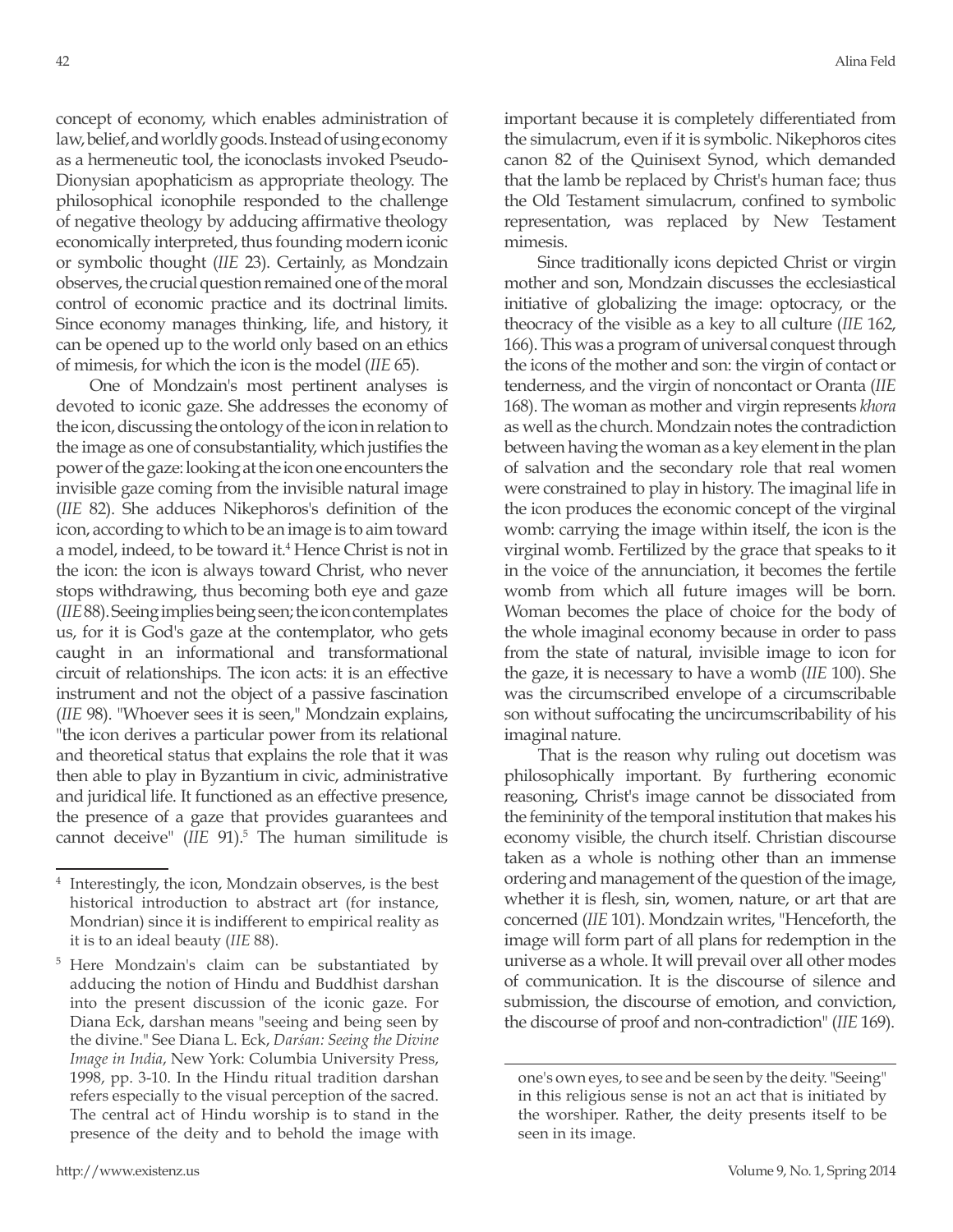Such a discourse demands monopoly over its production. The iconocrat as master of the image(s) gains the monopoly on its production, assumes omniscience, knows what is good and equitable to render visible (*IIE* 169). Mondzain argues in Nietzschean fashion that the invisible has a universal value and to legitimize iconic hegemony a dogmatically sanctioned means of making it visible was necessary. To compensate for the problem or the loss of logocentrism, the image offers the "consolation of a federative universal and pacifying techne" (*IIE* 170).

Part 3 of the book, on "Idols and Veronicas," contains three disparate reflections on Byzantine and contemporary idols (The Idol's *Delenda est*), the history of the shroud of Turin in connection with photography (Ghost Story), and the political and symbolic significance of the face and frontality (The Jew Frontally and in Profile). In the first reflection, Mondzain engages in musings on our idolatrous nature, loving and killing all our idols from Moses to Marilyn Monroe and Michael Jackson. Though she well might have, she does not enter a theological conversation that would have to consider Rene Girard's and Paul Tillich's interpretations of the Christic sacrifice as an attempt at foreclosing idolatry by annihilating the medium of revelation, nor does she engage with contemporary thinking in the aftermath of the death of God theology, nor does she take up French or American thinkers who write of God without Being (Jean-Luc Marion), name and event (John D. Caputo), the thinking now occurring (D. G. Leahy) or God as a possibility (Richard Kearney). Mondzain explains that idols have always been selected from among the categories excluded from being like us and denied full human personhood: she mentions women, actors, artists, and Jews. Without alluding to them, she echoes Arnold van Gennep's and Richard Kearney's phenomenology of the fascination cum dread for the stranger, the other.

In the second reflection, connecting icons and photography, icons emerge as acheiropoieta images, as miraculous events of divine artistry not made by human hands. Mondzain refers to the shroud of Turin (Holy Sudarium) as a false *acheiropoieton*, and a second moment and metaphorical illustration of iconophile triumph: hidden in plain sight for centuries, in 1898 the image of Christ surfaces from darkness and the negative of the photographic plate into the light as a "writing in light" (*photo graphia*). What appears though is a contour of a crucified body, a trace of death that becomes dialectically—economically—a proof of life eternal, of the resurrection. Scientifically proven spurious when, in 1980, it was dated to approximately 1260–1390 CE, the shroud of Turin nonetheless continued its magic unhindered by any such interferences, even generating a science of its own: sindonology.

Mondzain connects the shroud controversy to the debate over iconic economy in the Byzantine controversy. For an iconoclast, the Holy Face was a sign of and memorial to divine humanity that prohibited any other portrayal, hence it would not have been an argument for figurative portrayal. For an iconophile, conversely, the shroud was a sign of divine assent to the criteria of similitude and the redemption of that similitude. In conformity with the economy, the cadaver becomes a sign of life, the shadow a source of light, the invisible is promoted to visibility (*IIE* 203). As during the iconoclastic crisis, the church embraced it, defended and protected the photographic image, which has power not because it is true, but rather becomes true because it has power.

Mondzain engages in a hermeneutic play on the theological-political significance of photography. Photography seemed a magical operation, capturing the invisible, a natural image or acheiropoieton, the veronicas (*vera icona*). As such it is linked to a history of credulity in and attachment to the real presence or existence of what it shows (*IIE* 201). It becomes an authentifying technique thanks to its essential features: resemblance; two-dimensionality; passage from light to darkness and from revelatory darkness to the light of presence; the symmetric and the specular nature of the image in respect to its model; the seizing and holding of the moment that evokes eternity; the image of what died yesterday and remains alive today; the image of what will live always despite everything that annihilates us today; this opposite world so similar to ours that is shown to us mimetic and painless. Photography is the "modern tool of transubstantiation" par excellence and a "chemically apophatic, silent and magical art" in which the magic of desire equates the image with the word, a making consubstantial with a saying (*IIE* 204). *Perpetuum silentium* is the condition before the image that speaks a discourse of univocal, frontal, and mimetic evidence (*IIE* 202).

In the third reflection, on frontality and the Jew, Mondzain maintains that anti-Semite propaganda was based not on an archaic or puerile structure, but rather a reversal of Greco-Christian idealization, itself an ideological discourse about body and territory (*IIE* 210). She argues that it is important today to link the dreadful